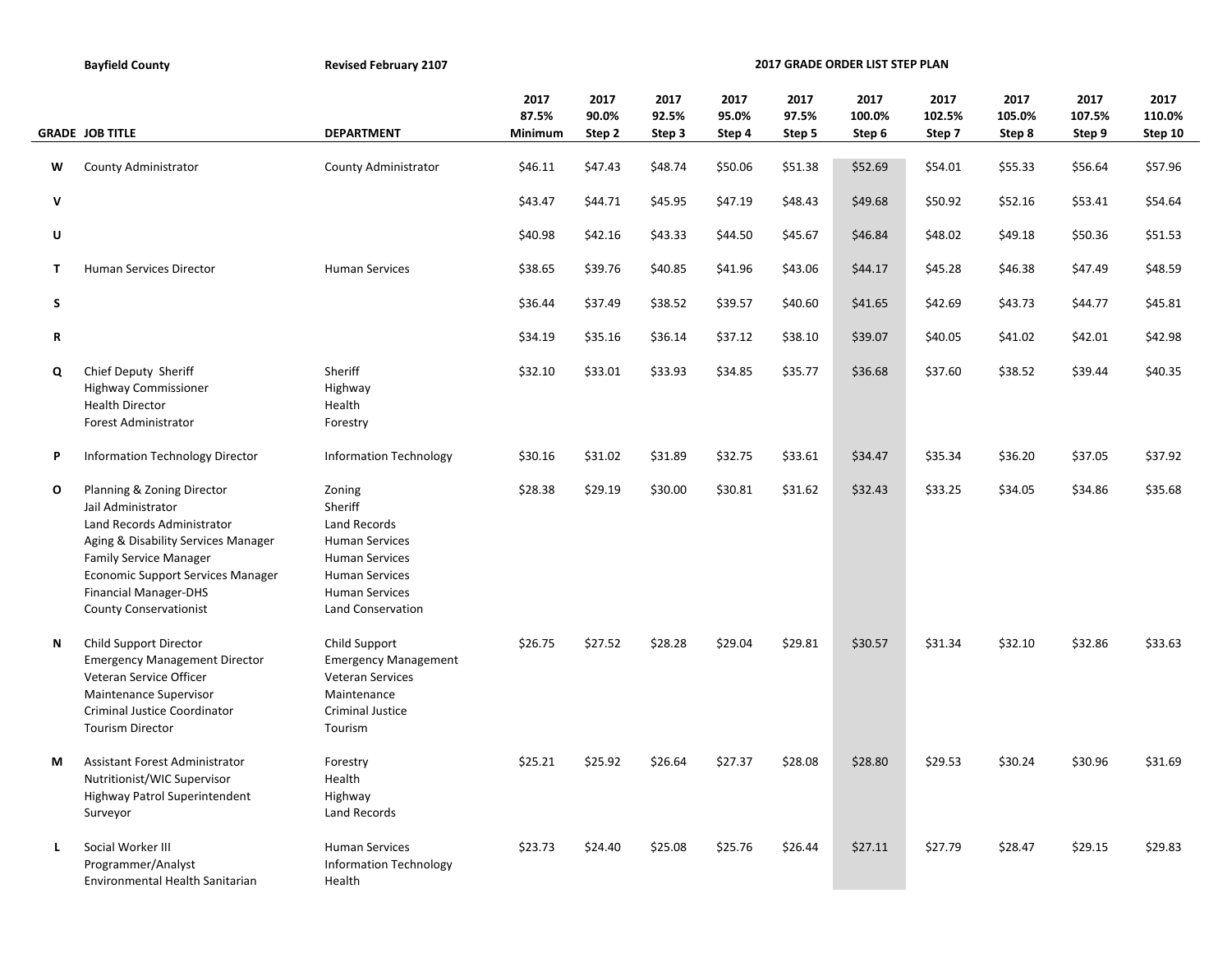**Bayfield County Revised February 2107** 

**2017 GRADE ORDER LIST STEP PLAN**

|              |                                                 |                               | 2017    | 2017    | 2017    | 2017    | 2017    | 2017    | 2017    | 2017    | 2017    | 2017    |
|--------------|-------------------------------------------------|-------------------------------|---------|---------|---------|---------|---------|---------|---------|---------|---------|---------|
|              |                                                 |                               | 87.5%   | 90.0%   | 92.5%   | 95.0%   | 97.5%   | 100.0%  | 102.5%  | 105.0%  | 107.5%  | 110.0%  |
|              | <b>GRADE JOB TITLE</b>                          | <b>DEPARTMENT</b>             | Minimum | Step 2  | Step 3  | Step 4  | Step 5  | Step 6  | Step 7  | Step 8  | Step 9  | Step 10 |
|              | <b>Health Educator</b>                          | Health                        |         |         |         |         |         |         |         |         |         |         |
|              | <b>Public Health Nurse</b>                      | Health                        |         |         |         |         |         |         |         |         |         |         |
|              | Accountant                                      | <b>County Clerk</b>           |         |         |         |         |         |         |         |         |         |         |
|              | Assistant to the County Administrator           | County Administrator          |         |         |         |         |         |         |         |         |         |         |
|              |                                                 |                               |         |         |         |         |         |         |         |         |         |         |
| К            | Social Worker II                                | <b>Human Services</b>         | \$22.41 | \$23.04 | \$23.69 | \$24.33 | \$24.96 | \$25.61 | \$26.25 | \$26.88 | \$27.53 | \$28.17 |
|              | Assistant Zonng Administrator                   | Zoning                        |         |         |         |         |         |         |         |         |         |         |
|              | Forester                                        | Forestry                      |         |         |         |         |         |         |         |         |         |         |
|              | <b>Recreation Forester</b>                      | Forestry                      |         |         |         |         |         |         |         |         |         |         |
|              |                                                 |                               |         |         |         |         |         |         |         |         |         |         |
| J            | <b>Conservation Technician</b>                  | <b>Land Conservation</b>      | \$21.17 | \$21.77 | \$22.37 | \$22.98 | \$23.59 | \$24.19 | \$24.79 | \$25.40 | \$26.01 | \$26.61 |
|              | Social Worker I                                 | <b>Human Services</b>         |         |         |         |         |         |         |         |         |         |         |
|              | Jail Sergeant                                   | Sheriff                       |         |         |         |         |         |         |         |         |         |         |
|              | <b>Office Manager-Health</b>                    | Health                        |         |         |         |         |         |         |         |         |         |         |
|              |                                                 |                               |         |         |         |         |         |         |         |         |         |         |
| $\mathbf{I}$ | <b>GIS Technician</b>                           | <b>Land Records</b>           | \$20.01 | \$20.58 | \$21.15 | \$21.72 | \$22.29 | \$22.86 | \$23.44 | \$24.01 | \$24.58 | \$25.16 |
|              | <b>Real Property Lister</b>                     | <b>Land Records</b>           |         |         |         |         |         |         |         |         |         |         |
|              | Victim/Witness Coordinator                      | <b>District Attorney</b>      |         |         |         |         |         |         |         |         |         |         |
|              | Web/Support/Security Technician                 | <b>Information Technology</b> |         |         |         |         |         |         |         |         |         |         |
|              | Legal Secretary                                 | <b>District Attorney</b>      |         |         |         |         |         |         |         |         |         |         |
|              | <b>Office Manager-Forestry</b>                  | Forestry                      |         |         |         |         |         |         |         |         |         |         |
|              | Office Manager-Zoning                           | Zoning                        |         |         |         |         |         |         |         |         |         |         |
|              | <b>Risk Reduction Treatment Court Assistant</b> | <b>Criminal Justice</b>       |         |         |         |         |         |         |         |         |         |         |
|              | Bookkeeper                                      | <b>County Clerk</b>           |         |         |         |         |         |         |         |         |         |         |
|              | Bookkeeper                                      | <b>Human Services</b>         |         |         |         |         |         |         |         |         |         |         |
|              | Confidential Secretary-Jail                     | Sheriff                       |         |         |         |         |         |         |         |         |         |         |
|              | Confidential Secretary-Sheriff                  | Sheriff                       |         |         |         |         |         |         |         |         |         |         |
|              | Aging & Disability Benefits Specialist          | <b>Human Services</b>         |         |         |         |         |         |         |         |         |         |         |
|              | <b>Disability Benefits Specialist</b>           | <b>Human Services</b>         |         |         |         |         |         |         |         |         |         |         |
|              | <b>Elderly Benefits Specialist</b>              | <b>Human Services</b>         |         |         |         |         |         |         |         |         |         |         |
|              | <b>Youth Transition Specialist</b>              | <b>Human Services</b>         |         |         |         |         |         |         |         |         |         |         |
|              | Forest Technician                               | Forestry                      |         |         |         |         |         |         |         |         |         |         |
|              |                                                 |                               |         |         |         |         |         |         |         |         |         |         |
| н            | Chief Deputy Register of Deeds                  | Register of Deeds             | \$18.92 | \$19.47 | \$20.01 | \$20.54 | \$21.08 | \$21.63 | \$22.17 | \$22.71 | \$23.25 | \$23.79 |
|              | <b>Deputy Treasurer</b>                         | Treasurer                     |         |         |         |         |         |         |         |         |         |         |
|              | <b>Child Support Specialist</b>                 | Child Support                 |         |         |         |         |         |         |         |         |         |         |
|              | Lead Civilian Communications Operator           | Sheriff                       |         |         |         |         |         |         |         |         |         |         |
|              | Social Worker Aide                              | <b>Human Services</b>         |         |         |         |         |         |         |         |         |         |         |
|              | Jail Corporal                                   | Sheriff                       |         |         |         |         |         |         |         |         |         |         |
|              | Confidential Secretary/Election Specialist      | <b>County Clerk</b>           |         |         |         |         |         |         |         |         |         |         |
|              | <b>Economic Support Specialist III</b>          | <b>Human Services</b>         |         |         |         |         |         |         |         |         |         |         |
|              | <b>Economic Support Specialist II</b>           | <b>Human Services</b>         |         |         |         |         |         |         |         |         |         |         |
|              | <b>Economic Support Specialist I</b>            |                               |         |         |         |         |         |         |         |         |         |         |
|              | Custodian/Maintenance Person                    | Maintenance                   |         |         |         |         |         |         |         |         |         |         |
|              |                                                 |                               |         |         |         |         |         |         |         |         |         |         |